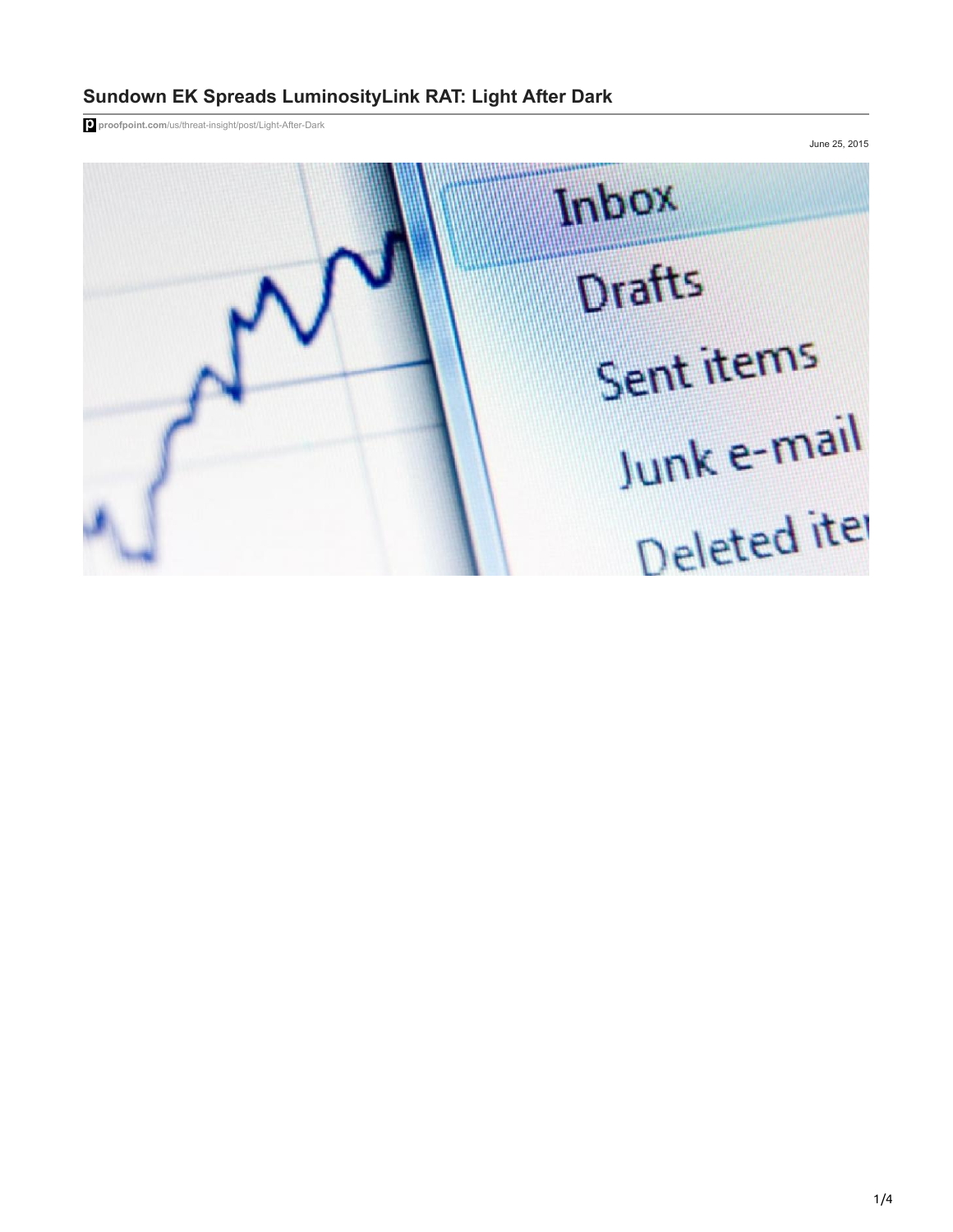

## [Blog](https://www.proofpoint.com/us/blog) [Threat Insight](https://www.proofpoint.com/us/blog/threat-insight)

Sundown EK Spreads LuminosityLink RAT: Light After Dark



June 25, 2015 Proofpoint Staff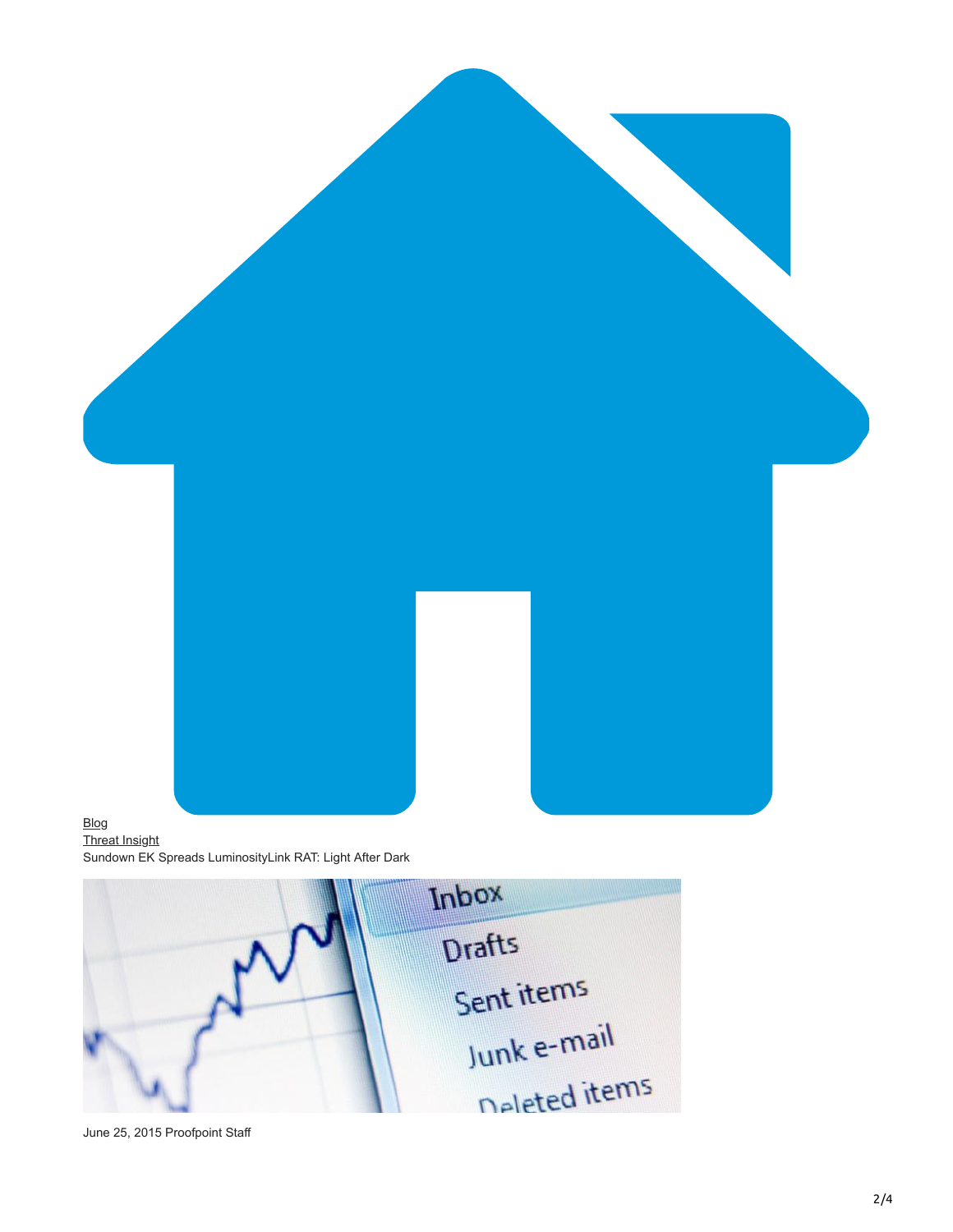The Sundown exploit kit is a recent addition to the field of EKs [[1](http://malware.dontneedcoffee.com/2015/06/fast-look-at-sundown-ek.html)], and analysis indicates that it is still in development by its creator [[2\]](https://www.virusbtn.com/virusbulletin/archive/2015/06/vb201506-Beta-BEP). As it continues to evolve and develop, Proofpoint researchers have detected it distributing a new remote access Trojan (RAT).

This campaign targeted recipients at large banks and financial services organizations. Proofpoint researchers observed both attachments and URLs being used by the campaign; one of the more widely distributed examples employed a "breaking news" template and a malicious URL. (Fig. 1)

#### *Figure 1: Phishing email containing "breaking news" and malicious links.*

The fake news update delivered by the phishing email is false but combines sensationalism with popular suspicion of banks to effectively entice recipients to click. However, in a departure from the targeting techniques we have described [elsewhere](https://www.proofpoint.com/us/threat-insight/post/how-steal-access-over-500000-bank-accounts), rather than connect to a TDS that checks for specific client attributes before pulling in the exploit kit, in this case the link connects the client *directly* to the Sundown EK. Sundown does not attempt to distinguish between countries, IP addresses, companies, or other client attributes, and instead attempts to execute exploits on clients indiscriminately. Moreover, the "unsubscribe" and "report as spam" links in the phishing message also link to the Sundown EK. While it is not unusual to have multiple malicious URLs in a single message, the fact that these link directly to the EK, rather than to a TDS or spam site, only increases the risk posed by this message.

The exploits being served by Sundown in this campaign include the [Adobe Flash zero-days](http://www.trendmicro.com/us/marketing/newsletter/flod/20150215/security-spotlight.html) that were detected on the Angler EK in early 2015 and reflect a preference for Flash player exploits and broadly applicable Windows vulnerabilities. (Fig. 2)

#### **CVE Platform**

| CVE-<br>2015-<br>0311    | Adobe Flash Player through 13.0.0.262 and 14.x, 15.x, and 16.x through 16.0.0.287 on Windows and OS X and through<br>11.2.202.438 on Linux                                                                                                                                                                                           |
|--------------------------|--------------------------------------------------------------------------------------------------------------------------------------------------------------------------------------------------------------------------------------------------------------------------------------------------------------------------------------|
| CVE-<br>$2015 -$<br>0313 | Use-after-free vulnerability in Adobe Flash Player before 13.0.0.269 and 14.x through 16.x before 16.0.0.305 on Windows and OS X<br>and before 11.2.202.442 on Linux                                                                                                                                                                 |
| CVE-<br>$2015 -$<br>0359 | Double free vulnerability in Adobe Flash Player before 13.0.0.281 and 14.x through 17.x before 17.0.0.169 on Windows and OS X<br>and before 11.2.202.457 on Linux                                                                                                                                                                    |
| CVE-<br>2014-<br>0556    | Heap-based buffer overflow in Adobe Flash Player before 13.0.0.244 and 14.x and 15.x before 15.0.0.152 on Windows and OS X<br>and before 11.2.202.406 on Linux, Adobe AIR before 15.0.0.249 on Windows and OS X and before 15.0.0.252 on Android, Adobe<br>AIR SDK before 15.0.0.249, and Adobe AIR SDK & Compiler before 15.0.0.249 |
| CVE-<br>2014-<br>6332    | .dll in OLE in Microsoft Windows Server 2003 SP2, Windows Vista SP2, Windows Server 2008 SP2 and R2 SP1, Windows 7 SP1,<br>Windows 8, Windows 8.1, Windows Server 2012 Gold and R2, and Windows RT Gold and 8.1                                                                                                                      |
| CVE-<br>2012-<br>1876    | Microsoft Internet Explorer 6 through 9, and 10 Consumer Preview, does not properly handle objects in memory                                                                                                                                                                                                                         |

#### *Figure 2: Exploits observed in Sundown EK (Aditya K. Sood & Rohit Bansal [\[2](https://www.virusbtn.com/virusbulletin/archive/2015/06/vb201506-Beta-BEP)])*

The exploits observed in the Sundown EK changed significantly in a relatively short period, adding another Flash vulnerability (patched in April) and an Internet Explorer vulnerability from 2012. These changes demonstrate that the actors behind the Sundown EK continue to adjust and refine their exploit combinations in order to achieve the best results.

The exploits are delivered in PHP and SWF files that include the code to exploit the targeted vulnerabilities. Many of the PHP files are encoded with VBScript encoder (VBS to VBE). The structure of exploit-serving URLs is shown below; long URL and file names are used and may differ in other samples:

- · [hxxp://<sundown\_panel>/ERFREERGYHIRYTUIYTUEIRHJTRJIHURJHRTRTIEUUEYREUI/lat45786547685457864375643875jhgfhf45.php
- [hxxp://<sundown\_panel>/ERFREERGYHIRYTUIYTUEIRHJTRJIHURJHRTRTIEUUEYREUI/1464875454kj5hgkj45h4j35f4j3f5hj35fg4g5f.sw
- [hxxp://<sundown\_panel>/ERFREERGYHIRYTUIYTUEIRHJTRJIHURJHRTRTIEUUEYREUI/311875648754y5tg4jkh5fg45hjf43hgj5f43hg.sw
- [hxxp://<sundown\_panel>/ERFREERGYHIRYTUIYTUEIRHJTRJIHURJHRTRTIEUUEYREUI/17896968796549876986jhgkjhkg65hj5gf6hjk56
- [hxxp://<sundown\_panel>/ERFREERGYHIRYTUIYTUEIRHJTRJIHURJHRTRTIEUUEYREUI/145328452345324683274632yjetguyjkgfjfr54hf

One of the PHP files is a VBScript file that utilizes PowerShell to download and execute the payload using code such as: